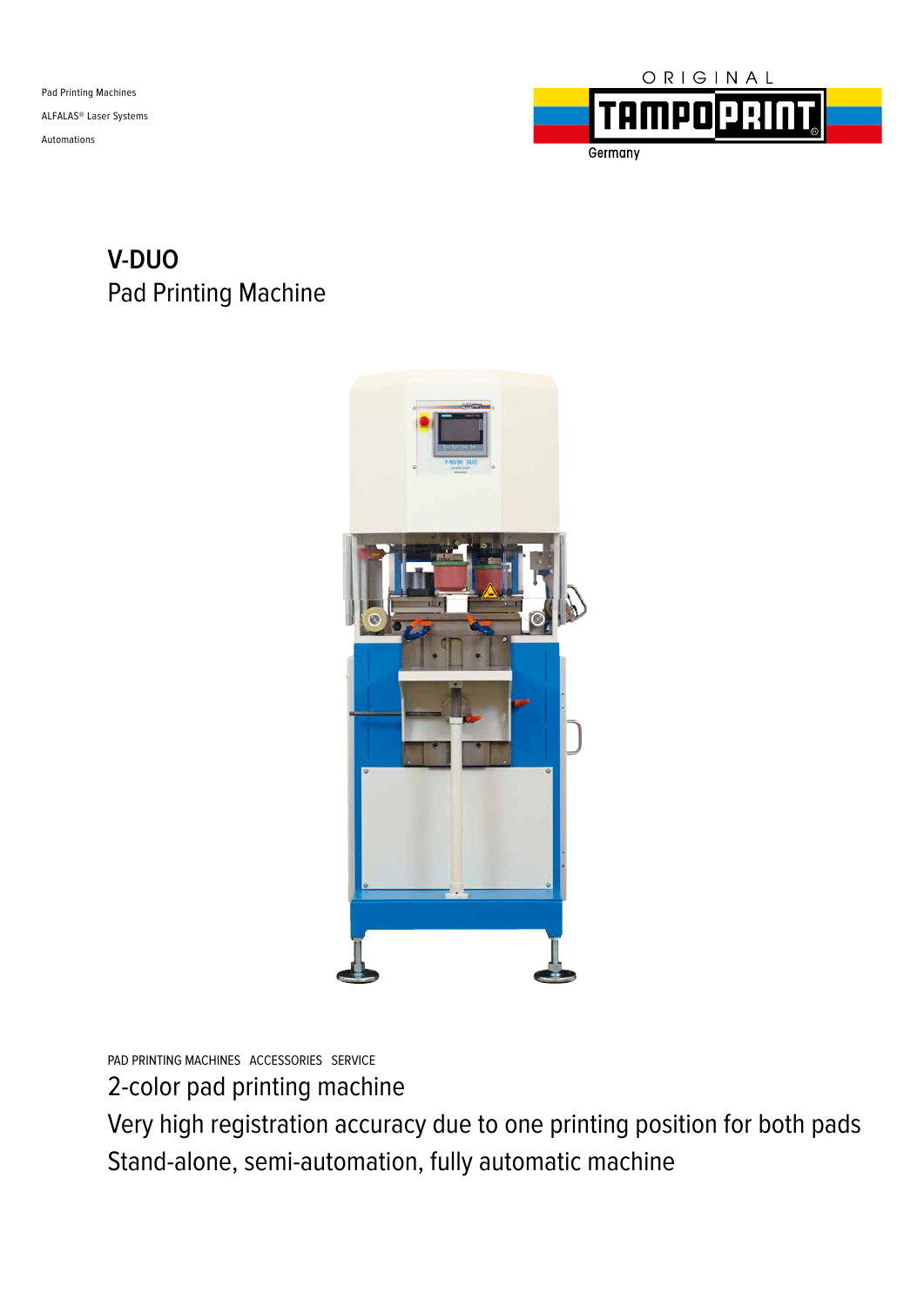## Standard Pad Printing Machines

## **V-DUO** Series

The **V-DUO** series features 2-color machines. Its unique functional principle allows very high performance. The V-shaped pad bridge facilitates parallel print image transfer and print image pick-up. A further benefit is the printing of both pads at one printing position, resulting in a very high register accuracy.

The combination of V principle and universal control makes it possible to fulfil practically any wish. The variaty of setting options can be saved in 5 program sequences. Each pad can be independently programmed with all functions. The function "start of production" allows actuating customer's

automations. The two cliché holders are provided with an x-y-w adjustment option, an ink residue pick-up system is installed as standard.

To increase performance (feeding), we recommend the addition of a rotary index table. As an extension to semiautomation, we offer the **V-DUO** which can be set up on the rear side as an installation variant in our MODULE ONE series with various add-on components.



**V-DUO 140/140** with light curtain (option)

**V-DUO 90/90 V-DUO 130/130**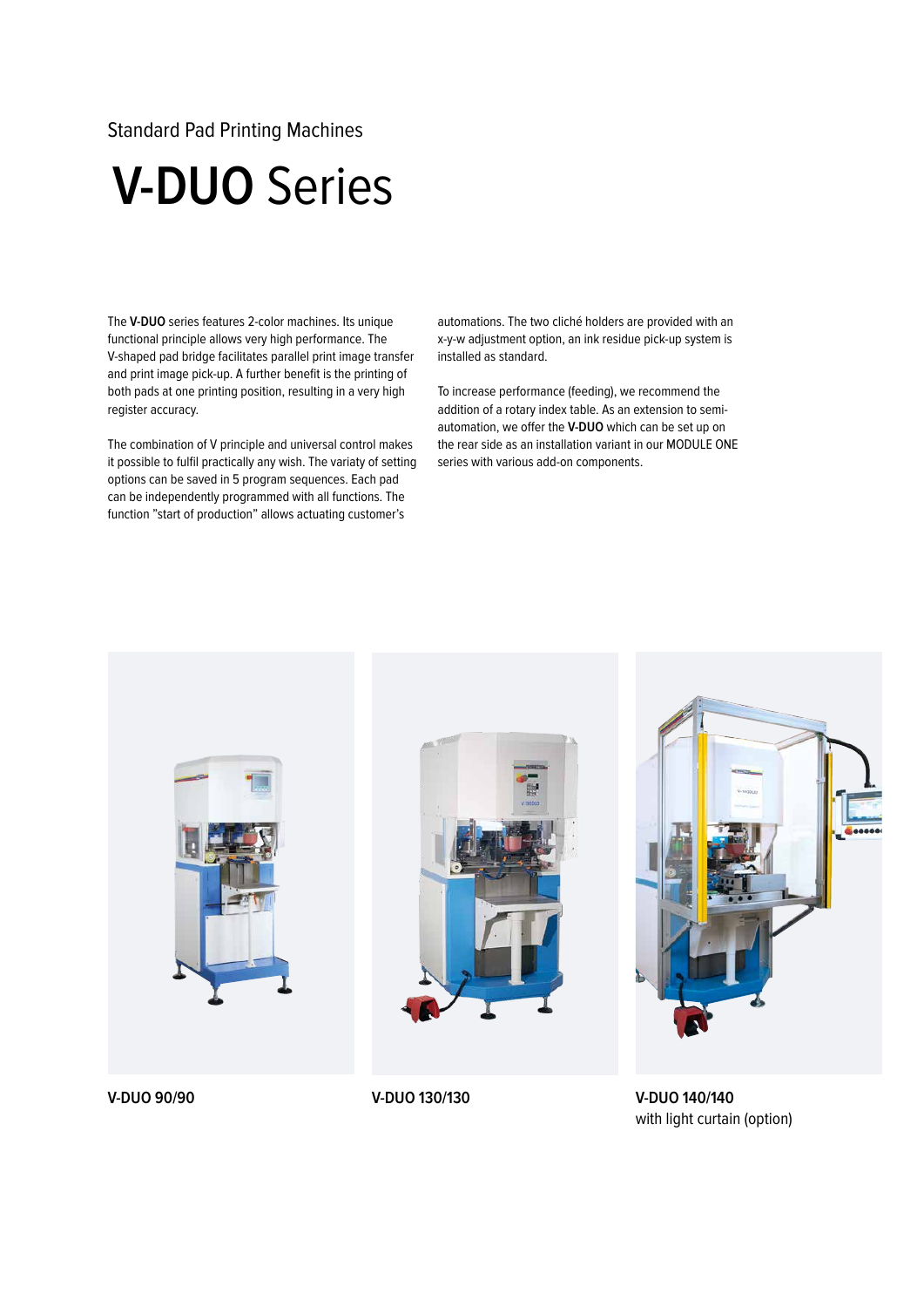V-DUO Series

# **Focussed on two colors**



**With pad printing,** it becomes measurable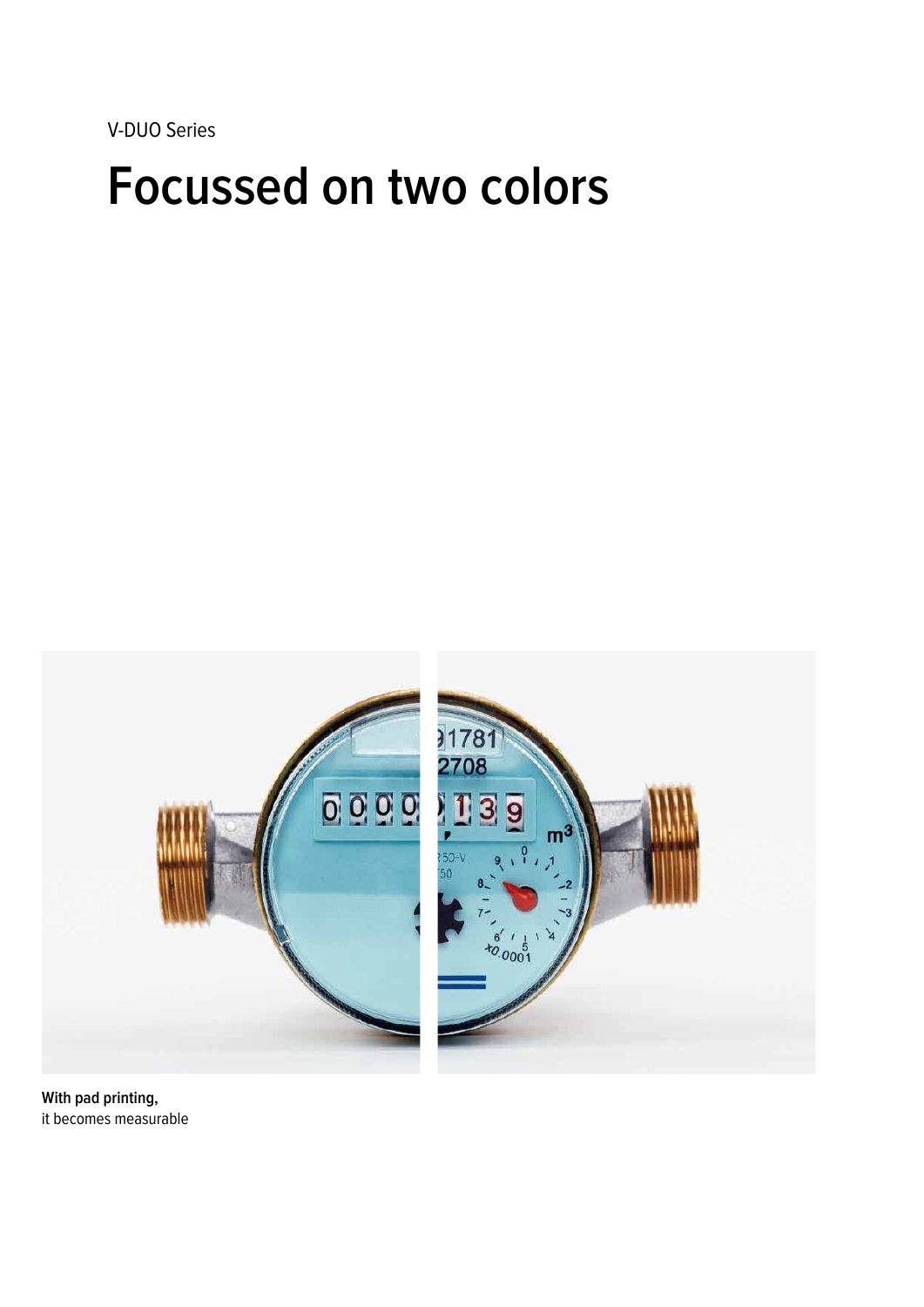## Technology

# **V-DUO** Series

| V-DUO                               |            | V-90/90 DUO                   | V-130/130 DUO                  | V-140/140 DUO                  |
|-------------------------------------|------------|-------------------------------|--------------------------------|--------------------------------|
| Floor standing model                | Item No.   | 01 00 52 / 01 03 55*          | 01 00 54                       | 01 00 53                       |
| Ink residue pick-up system          |            | integrated                    | integrated                     | integrated                     |
| Single cycle                        |            | yes                           | yes                            | yes                            |
| Multiple printing                   |            | yes                           | yes                            | yes                            |
| Continuous run                      |            | yes                           | yes                            | yes                            |
| Piece counter                       |            | yes                           | yes                            | yes                            |
| Variable speed control              |            | yes                           | yes                            | yes                            |
| Cycles/hour                         | max.       | 1200                          | 800                            | 800                            |
| Ink/doctoring cup size              | $Ø$ mm     | 90                            | 130                            | 140                            |
| Variable doctoring contact pressure |            | yes                           | yes                            | yes                            |
| Cliché size                         | mm         | 2x 100 x 215                  | 2x 150 x 300                   | 2x 150 x 300                   |
| Print image size max.               | Ø mm       | 85                            | 120                            | 130                            |
| Variable pad stroke onto workpiece  | mm         | $10 - 160$<br>optional: 0-200 | $10 - 160$<br>optional: 10-200 | $10 - 160$<br>optional: 10-200 |
| Variable pad stroke onto cliché     | mm         | $10 - 130$                    | $10 - 100$                     | $10 - 100$                     |
| Pad installation height max.        | mm         | 95                            | 152                            | 152                            |
| Force of pressure                   | N          | 1170                          | 2500                           | 2500                           |
| <b>Drive</b>                        |            | electropneumatic              | electropneumatic               | electropneumatic               |
| Connected load                      | kW         | 0,5                           | 0,5                            | 0,5                            |
| Power supply                        | V/phase    | 230V/1/N/PE                   | 230V/1/N/PE                    | 230V/1/N/PE                    |
| Interface                           |            | D-SUB 37-pole                 | D-SUB 37-pole                  | D-SUB 37-pole                  |
| Power frequency                     | Hz         | $50 - 60$                     | $50 - 60$                      | $50 - 60$                      |
| Control                             |            | PLC                           | <b>PLC</b>                     | PLC                            |
| Control voltage                     | V/DC       | 24                            | 24                             | 24                             |
| Prefuse                             | А          | 16                            | 16                             | 16                             |
| Pneumatic supply fine filter 5 µm   | bar        | $6\phantom{1}6$               | 6                              | $\,6$                          |
| Air consumption/cycle               | <b>NL</b>  | 12                            | 26                             | 26                             |
| Width                               | mm         | 733                           | 850                            | 850                            |
| Depth                               | mm         | 820                           | 1190                           | 1190                           |
| Height                              | mm         | 1550                          | 1750                           | 1750                           |
| Weight                              | approx. kg | 280                           | 550                            | 555                            |

\* rückseitig rüstbar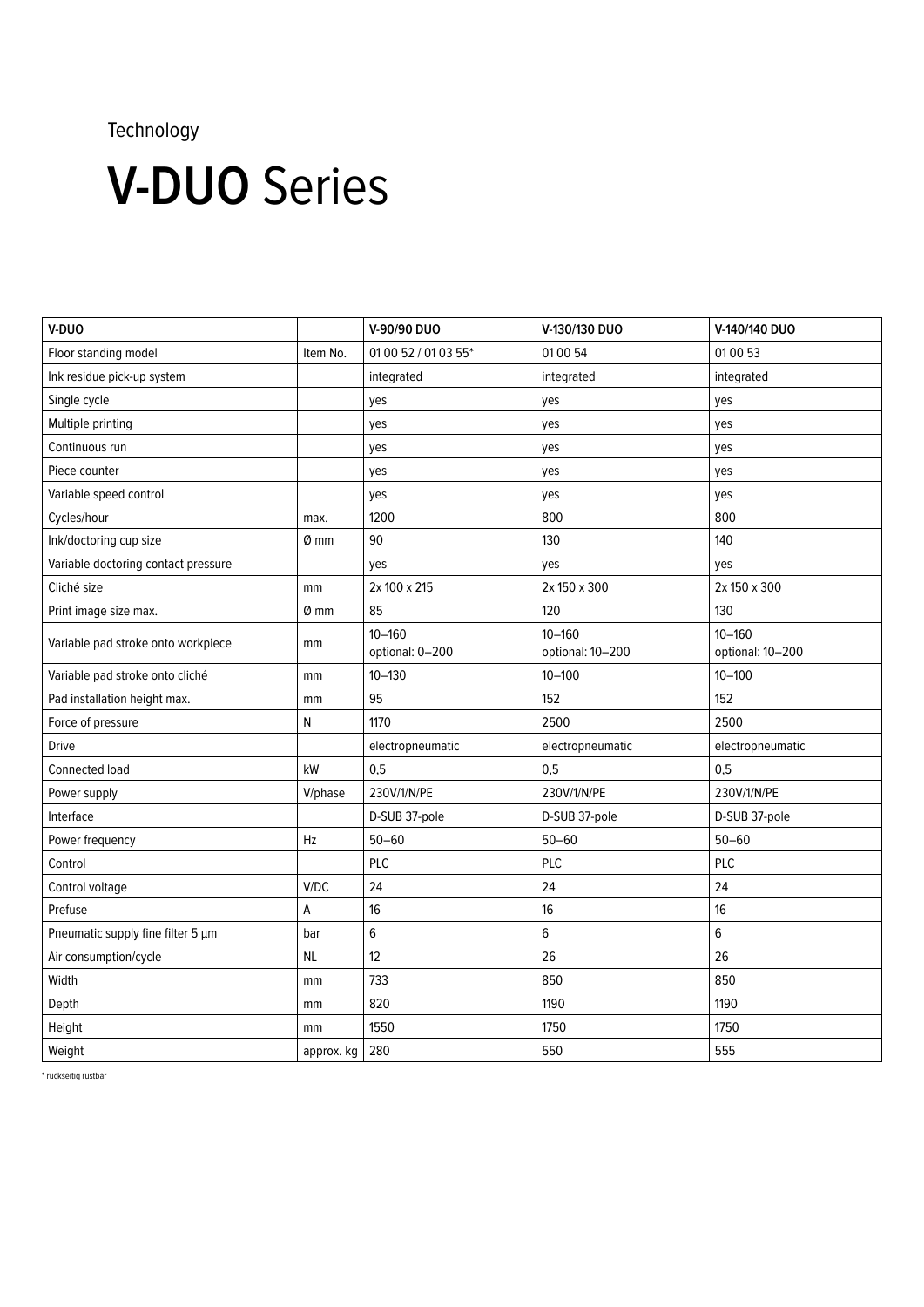Standard Pad Printing Machines

# **V-DUO** Series

#### **V-DUO**  Unique functional principle: The V-shaped pad bridge



#### **V-DUO** integrated in the semi automation MODULE ONE S



## **Scope of supplies**

Toolkit Assembly table Gripping tongs Ink/doctoring cups Thrust collars Spray bottle Pad couplings Printing pads Foot switch Documentation

### **Accessories & Options**

Can be integrated into MODULE ONE S, XS, XXS Indexing slide Cross supports Light curtain Special programs Memory extension (jobs) Can be set up on the rear side